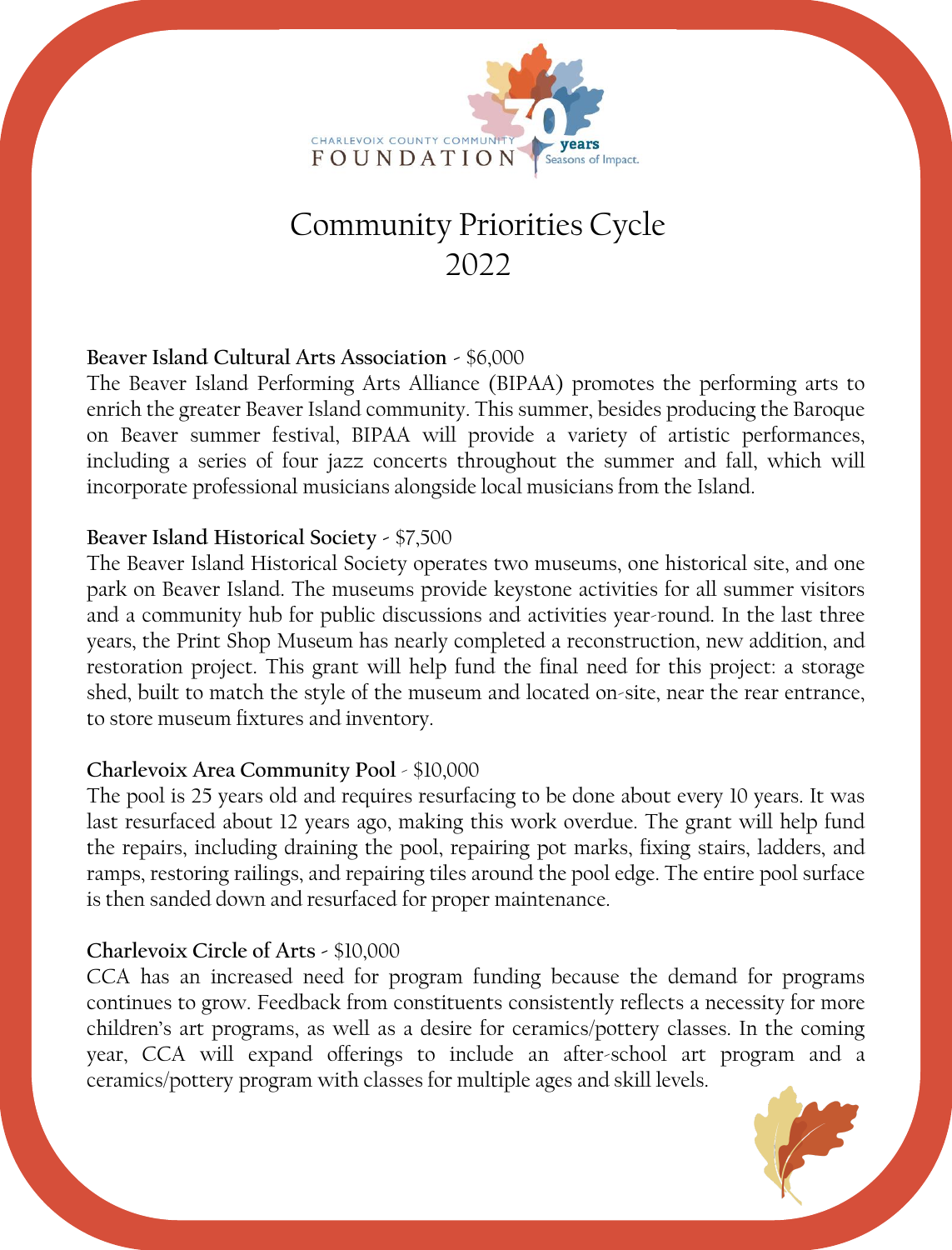#### **Charlevoix Historical Society -** \$7,500

In 2021, as part of the Historical Society's Master Plan, half of the 2nd floor of the Harsha House Museum was renovated so it could be used as curator workspace, administrative office space, and improved storage for artifacts. This funding will purchase recommended storage equipment and materials, environmental control equipment, as well as a mobile worktable.

# **Great Start Collaborative / Char-Em ISD -** \$10,000

Federal and state funded preschool programs fill to capacity in our local area quickly, leaving many eligible children/families wait-listed. With grant funds, Great Start Collaborative will assist with preschool tuition for at least 8 Charlevoix County children, ages three to five. Children will be placed in high-quality, tuition-based local preschool programs that meet a rating of 3 or higher within Michigan's Quality Rating and Improvement System. This ensures that the preschool program meets high-standards beyond state licensing and provides care and education that will foster the academic and social-emotional skills needed for success in kindergarten and beyond.

# **Child and Family Services of Northwestern Michigan** - \$5,000

Research shows witnessing severe family conflict can be permanently damaging for children. Child exchanges, supervised visits, and coordination through the Safe Haven Supervised Visit/Safe Child Exchange Program protect children from trauma. CFS would like to build on the success of Safe Haven in Traverse City, (the only program north of Bay City) by creating Safe Haven North. This will reduce barriers like transportation over long distances, expense to families, and children's time spent traveling. It will increase the number of families served, making time slots more accessible. This grant will be used to study the viability of establishing Safe Haven North at the Harbor Springs CFS office and begin preliminary planning.

# **Crooked Tree Arts Center -** \$2,681

With a goal of sparking meaningful dialogue, inspiring creative thinking, encouraging diversity, and bringing together community members, Coffee @ Ten is free to attendees. Talks are diverse, both thematically and materially, and are given by mainly local or regional talent. CTAC will expand the Coffee @ Ten Series by offering honoraria and/or travel stipends to guest speakers and increasing the promotion for the events.

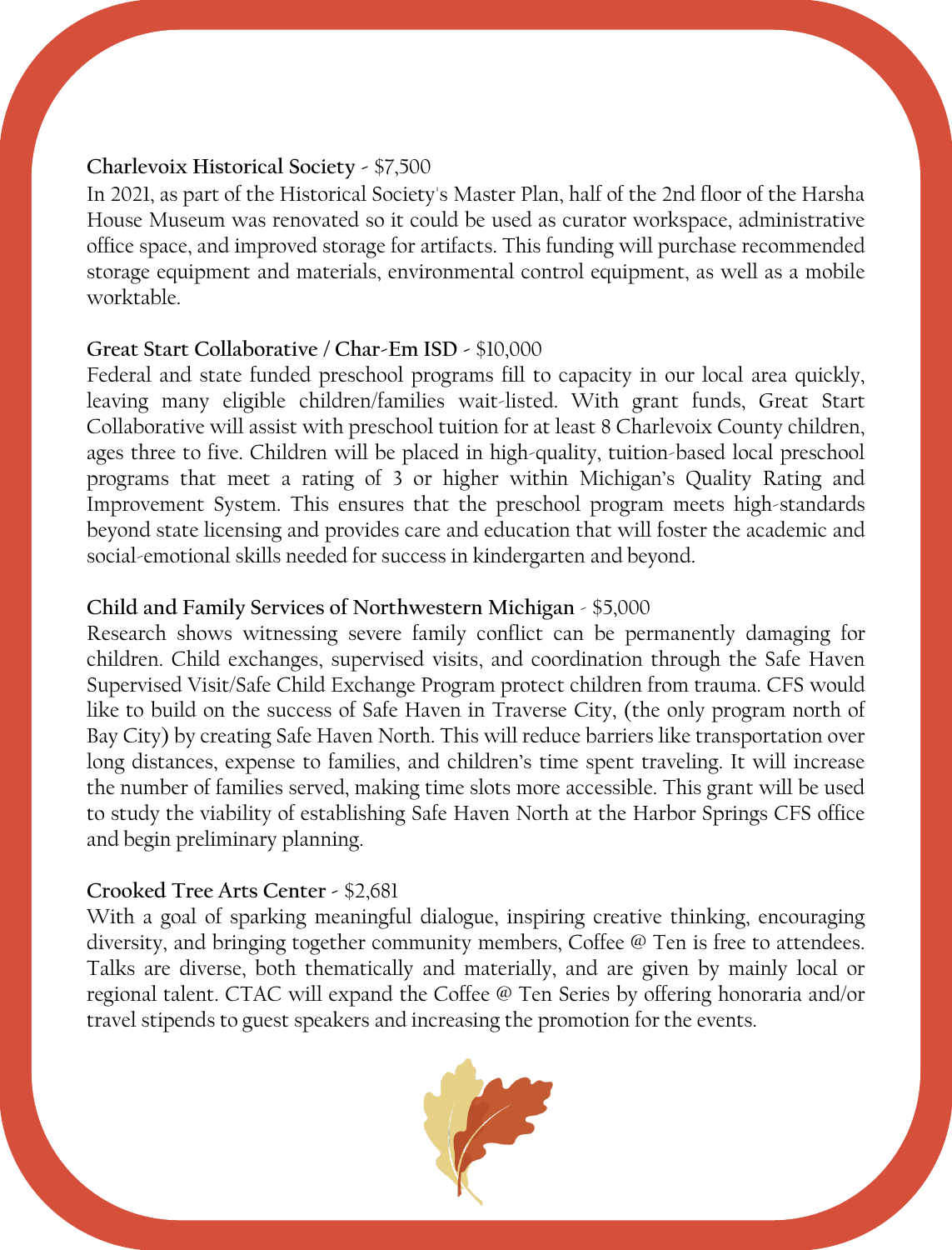#### **East Jordan Ambulance Association** - \$16,376

Jordan Valley EMS Authority's education program currently teaches to the EMT-B license level but plans to expand education to the next level - Advanced EMT. Advanced EMTs can administer fluids and provide other critical care without waiting for a paramedic to intercept the patient, potentially saving lives. Additionally, they will continue teaching CPR classes and providing CPR masks to all class participants. The grant will go toward textbooks, training equipment required by the State for AEMT level, and compensation for guest speakers and instructors.

#### **Girl Scouts of Michigan Shore to Shore -** \$4,000

GSMISTS builds girls of courage, confidence, and character, who make the world a better place. GSMISTS empowers 137 girls and 58 adults in Charlevoix County to lead their own adventures, team up with others, and participate in their chosen activities with the Girl Scout Leadership Experience. This project aims to support Charlevoix County Troop Leaders, resulting in increased retention of Troop Leaders and greater access to Girl Scouts for economically-disadvantaged girls.

## **Great Lakes Chamber Orchestra -** \$5,000

The mission of the GLCO is to inspire, entertain, and educate through live, professional, community-connected orchestral programming. Grant funds will support three concerts offering a wide range of musical styles - "something for everyone." In July, internationally recognized singing group *Rockapella* presents rock music both a cappella and with orchestra; October features classical contemporary music by American composers; and November's concert highlights traditional classical favorites by Mozart & Beethoven.

## **Lake Charlevoix Mariners Inc**. - \$1,874

The mission of Sail Charlevoix is to deliver exceptional, safe, and affordable sailing instruction and experiences to the greater Lake Charlevoix community. They serve approximately 360 students per summer in classes held on Lake Charlevoix, in Boyne City and Charlevoix. Funds will help to rebuild the boat dock used for sailing classes, which is in real need of repair.